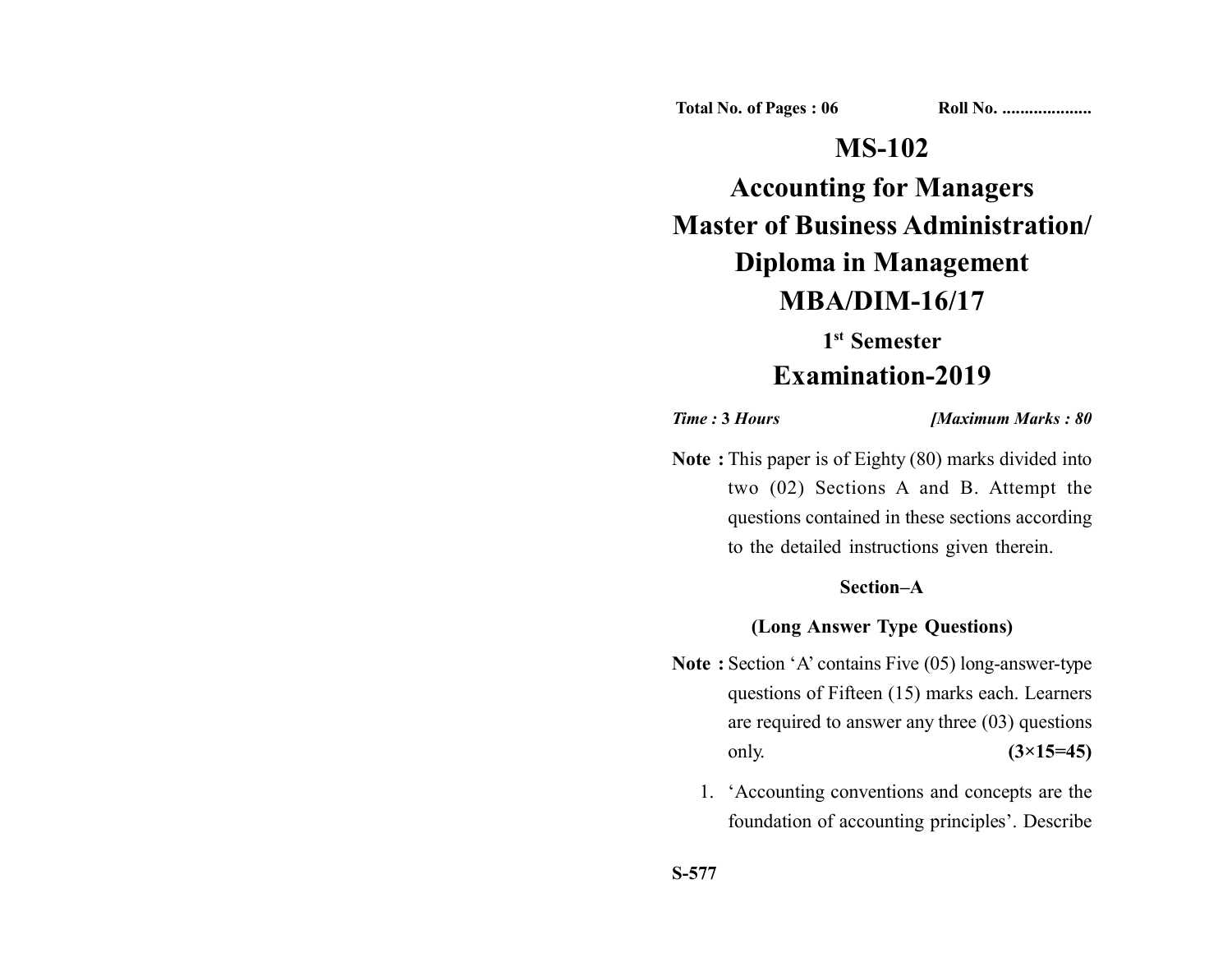| (3)                       |        |        |  |
|---------------------------|--------|--------|--|
| <b>Sales and Purchase</b> |        |        |  |
| Returns                   | 200    | 125    |  |
| Advertising               | 450    |        |  |
| Interest                  | 118    |        |  |
| Commission                |        | 375    |  |
| Cash in hand              | 650    |        |  |
| Taxes and Insurance       | 350    |        |  |
| Car Expenses              | 900    |        |  |
| <b>General Expenses</b>   | 782    |        |  |
| <b>Salaries</b>           | 3,300  |        |  |
| Total                     | 34,000 | 34,000 |  |

**(3)**

Prepare trading and Profit & Loss account for the year ended 31<sup>st</sup> March 2019 and Balance Sheet as on that date after taking into consideration the following matters-

- 1. Stock in hand on 31st March 2019 was valued at Rs. 3,250.
- 2. Provide depreciation on building at 5% and on Motor Car at 10%.
- 3. Salaries have been paid only for eleven months.
- 4. Rs. 85 is due for interest on bank overdraft.

## **(4)**

- 5. Insurance Rs. 100 is prepaid.
- 6. One third of the commission received is in respect of work to be done next year.
- 5. From the following data calculate-
	- (A) Material Cost Variance
	- (B) Material Price Variance
	- (C) Material Usage Variance
	- (D) Material Revised usage Variance
	- (E) Material Mix Variance

| Materials | <b>Standard Mix</b> |      | <b>Actual Mix</b> |  |
|-----------|---------------------|------|-------------------|--|
|           | Quantity            | Rate | Quantity   Rate   |  |
| v         | 60                  |      | 80                |  |
|           | 40                  |      | 40                |  |

## **Section–B**

## **(Short-Answer-Type Questions)**

**Note :** Section 'B' contains Eight (08) short-answertype questions of Seven (07) marks each. Learners are required to answer any Five (05) questions only. **(5×7=35)** 

**S-577 P.T.O. S-577**